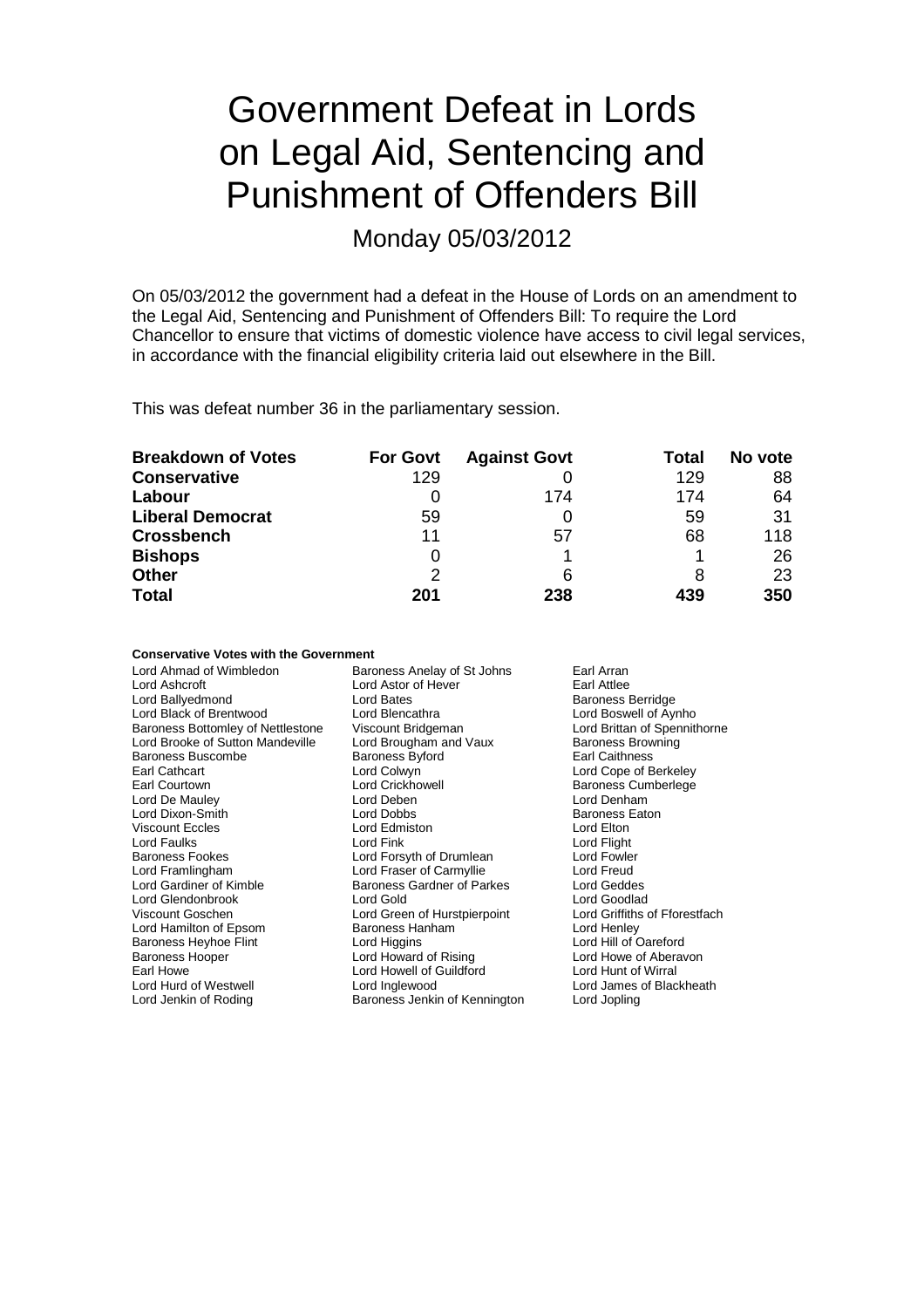- Earl Liverpool **Lord Lord Lucas** Lord Lucas Lord Luke<br>
Lord Macfarlane of Bearsden Lord MacGregor of Pulham Market Lord Maples Lord Macfarlane of Bearsden Lord MacGregor of Pulham Market<br>Lord Marland Lord Marlesford Lord Marland Lord Marlesford Lord Marlesford Lord Mayhew of Twysden<br>Baroness Miller of Hendon Lord Montagu of Beaulieu Baroness Morris of Bolton Baroness Miller of Hendon Lord Montagu of Beaulieu<br>
Lord Naseby<br>
Baroness Newlove Lord Naseby **Baroness Newlove** Lord Norton of Louth Baroness Newlove Lord Norton of Louth<br>Baroness O'Cathain **Baroness Perry of Southwark** Lord Plumb Baroness O'Cathain Baroness Perry of Southwark Lord Plumb<br>Lord Popat Baroness Rawlings Lord Popat Baroness Rawlings Lord Reay Lord Popat **Baroness Rawlings**<br>
Lord Ribeiro **Baroness Rawlings** Lord Ryder of Wensum Lord Sassoon Cord Sassoon<br>
Lord Selverness Security Cord Selvich Cord Selvich Cord Selverness Sec Baroness Shackleton of Belgravia Baroness Sharples<br>
Baroness Shephard of Northwold Lord Skelmersdale Lord Cord Spicer Baroness Shephard of Northwold Lord Skelmersdale Lord Spicer<br>
Baroness Stedman-Scott Lord Stewartby Corporation Baroness Stowell of Beeston Lord Trimble Lord True Baroness Trumpington Lord Wade of Chorlton Lord Wasserman<br>
Baroness Wheatcroft 
Baroness Wilcox
- Lord Lamont of Lerwick Earl Lindsay Lord Lingfield Lord Risby **Lord Roberts of Conwy**<br>
Lord Sassoon **Baroness** Seccombe **Lord Selkirk of Douglas Lord Selsdon<br>
Baroness Sharples Lord Sheikh** Baroness Stedman-Scott **Lord Stewartby Baroness Stowell of Beeston** Lord Strathclyde Lord Taylor of Holbeach Lord Trefgarne Viscount Ullswater **Baroness Vermanness Vermanness Vermanness** Vermanness Vermanness Vermanness Vermanness Verman<br>Baroness Lord Wei
	- Viscount Younger of Leckie

#### **Conservative Votes against the Government**

**-**

**-**

#### **Labour Votes with the Government**

### **Labour Votes against the Government**

Baroness Andrews **Baroness Armstrong of Hill Top**<br>Baroness Bakewell **Baroness** Lord Barnett Lord Bhattacharyya **Lord Bilston** Baroness B<br>
Baroness Blood **Baroness Blood** Lord Boateng **Baroness Blood** Borrie Baroness Blood Lord Boateng Lord Borrie Lord Boyd of Duncansby Lord Bradley Lord Bragg Lord Brennan Lord Brooke of Alverthorpe<br>
Lord Brooks of Tremorfa Lord Browne Lord Brooks of Tremorfa Lord Browne Lord Campbell-Savours<br>
Lord Carter of Coles 
Viscount Chandos

Lord Clark of Winderme Lord Carter of Coles<br>
Lord Clinton-Davis<br>
Lord Collins of Highbury **Lord Colling Colling** Baroness Corston Lord Clinton-Davis<br>
Lord Davies of Oldham<br>
Lord Davies of Coity Baroness Dean of Thornton-le-Fylde Baroness Donaghy Lord Donoughuess Drake Lord Donoughuess Drake Lord Eatwell Baroness Drake Lord Dubs<br>
Lord Elder Lord Evans of Temple Guiting Lord Elder Lord Evans of Temple Guiting Baroness Farrington of Ribbleton<br>
Lord Eaulkner of Worcester Lord Filkin Lord Foster of Bishop Auckland Lord Foulkes of Cumnock Baroness Gale Baroness Gale Baroness Gibson of Market Rasen<br>
Baroness Golding Baroness Colding Lord Goldsmith Lord Giddens **Baroness Golding**<br>
Lord Gordon of Strathblane **Baroness Goudie** Lord Graham of Edmonton Lord Grantchester Lord Grenfell Lord Griffiths of Burry Port Lord Grocott Corporation Corporation Viscount Hanworth<br>Cord Harris of Haringey Lord Harrison Corporation Corporation Lord Harrison Lord Harris of Haringey Lord Harrison<br>
Lord Haskel Chilton Cord Haworth Baroness Healy of Primrose Hill Baroness Henig Baroness Healy of Eggardoness Hilton of Eggardoness Hollis of Heigham Baroness Hollis of Heigham Lord Howarth of Newport Lord Hollick **Construents Baroness Hollis of Heigham** Lord Howarth Baroness Hollis of St Davids Cord Howie of Troon Baroness Howells of St Davids Lord Howie of Troon<br>
Baroness Hughes of Stretford Lord Hughes of Woodside Lord Hunt of Kings Heath Baroness Hughes of Stretford Lord Hughes of Woodside<br>
Lord Irvine of Lairg Lord Janner of Braunstone Lord Irvine of Lairg **Lord Lord Janner of Braunstone** Baroness Jay of Paddington<br>
Lord Joffe **Baroness Jones of Whitchurch** Lord Jones Lord Joffe **Baroness Jones of Whitchurch**<br>
Lord Jordan **Lord Judd** Baroness Kennedy of The Shaws Lord Kestenbaum Lord Holyhead Lord King of West Bromwich<br>Baroness King of Bow Baroness Kinnock of Holyhead Lord Knight of Weymouth

Lord Adonis The Lord Ahmed Lord Anderson of Swansea<br>
Baroness Andrews The Baroness Armstrong of Hill Top Lord Bach **Lord Barnett** Lord Bassam of Brighton<br>
Lord Bilston<br>
Baroness Blackstone Lord Davies of Coity<br>
Baroness Donaghy<br>
Lord Donoughue<br>
Lord Donoughue Lord Judd<br>
Lord Kestenbaum<br>
Lord King of West Bromwich Baroness Kinnock of Holyhead

Lord Foster of Bishop Auckland Baroness Goudie Baroness Gould of Potternewton<br>
Lord Grantchester Lord Grenfell Lord Haworth **Baroness Hayter of Kentish Town**<br>
Baroness Henig<br>
Baroness Hilton of Eggardon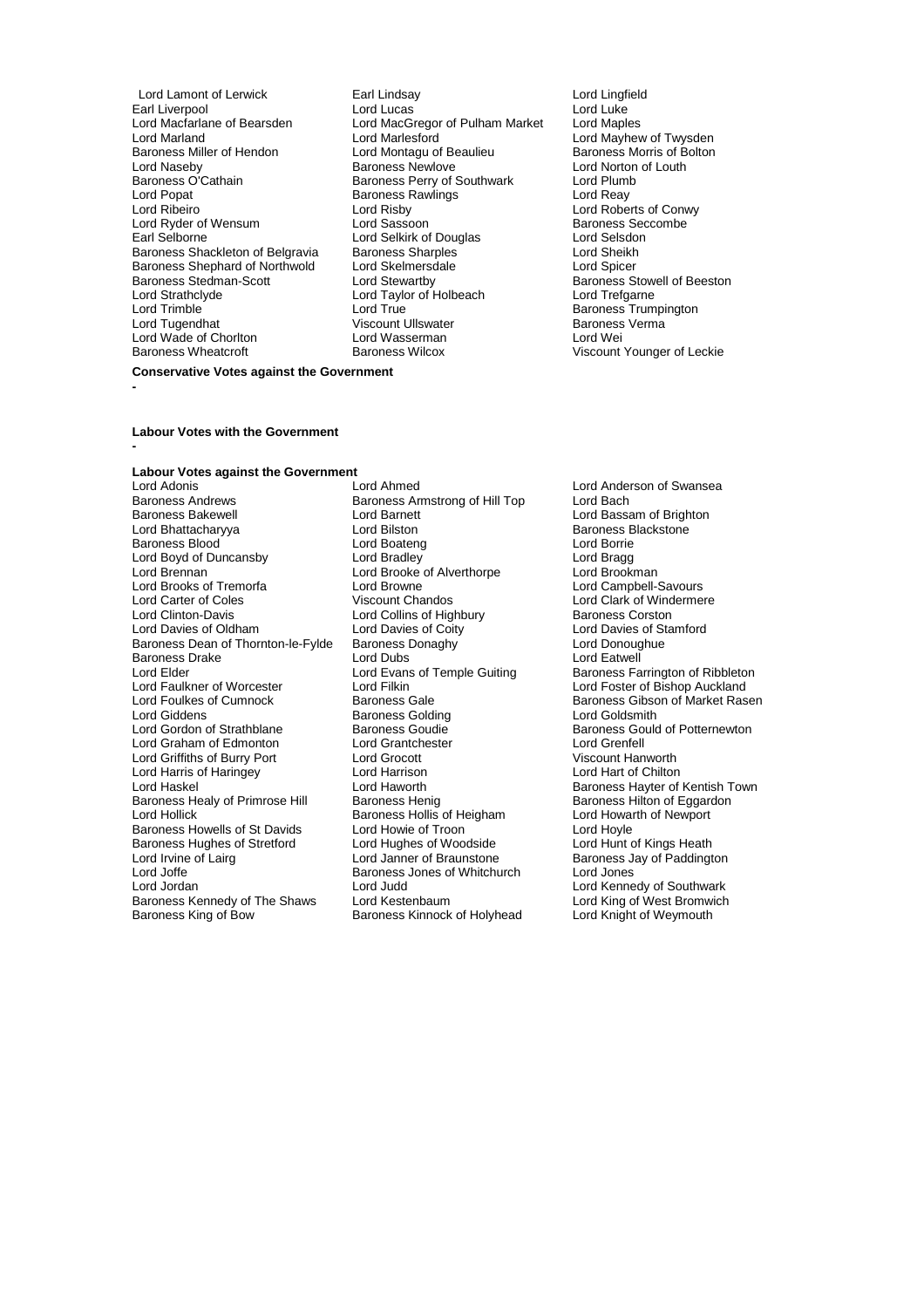Baroness Liddell of Coatdyke Lord Liddle<br>
Baroness Lister of Burtersett Lord Lympne Lord Patel of Blackburn Lord Pendry<br>Baroness Pitkeathley Lord Plant of Highfield Baroness Scotland of Asthal Lord Sewel<br>Baroness Sherlock Corporation Corporation Simon Lord Tomlinson<br>
Lord Tunnicliffe 
Lord Tunnicliffe 
Lord Tunnberg Baroness Wilkins **Lack Communist Control Control** Lord Williams of Elvel Lord Woolmer of Leeds

Lord Layard Layard Lord Lea of Crondall Lord Levy<br>
Baroness Liddell of Coatdyke Lord Liddle Liddle Lord Lipsey Baroness Lister of Burtersett Lord Lympne Lord Lord Macdonald of Tradeston<br>
Lord MacKenzie of Culkein Lord Mackenzie of Framwelloate Baroness Mallalieu Lord MacKenzie of Culkein<br>
Lord MacKenzie of Culkein<br>
Lord MacAvoy Lord Maxton **Lord McAvoy** Lord McAvoy **Lord McConnell of Glenscorrodale**<br>
Baroness McDonagh **Lord McFall of Alcluith** Baroness McIntosh of Hudnall Lord McFall of Alcluith Baroness McIntosh of Hudnall<br>Lord Mitchell Baroness McIntosh of Hudnall Lord McKenzie of Luton Lord Mitchell Lord Must be died Monks<br>
Lord Morgan Cord Morgan Lord Morris of Manchester Lord Morgan **Baroness Morgan of Huyton** Lord Morris of Manchest<br>
Baroness Morris of Yardley **Lord Morris of Handsworth** Lord Morris of Aberavon Baroness Morris of Yardley **Lord Morris of Handsworth Cord Morris of Aberavon**<br>Baroness Nve **Lord Aberation** Lord O'Neill of Clackmannan Lord Patel of Bradford Lord O'Neill of Clackmannan Lord Patel of Lord Pendry<br>
Lord Pendry Cord Peston Baroness Pitkeathley **Lord Plant of Highfield** Hight Lord Ponsonby of Shulbrede<br>
Lord Prescott **Lord Ponsonby Consomer Console Baroness Prosser** Lord Radice Baroness Prosser **Baroness Prosser Execute Baroness Prosser**<br>
Lord Rea Lord Reid of Cardowan Baroness Ramsay of Cartvale Lord Rea Lord Rea Lord Reid of Cartvale Lord Rea Lord Reid of Cartvale Lord Richard Baroness Rendell of Babergh Lord Richard Lord Rishard Lord Rosser<br>
Lord Rowlands Corp Baroness Royall of Blaisdon Lord Sawyer Baroness Royall of Blaisdon **Lord Sawyer**<br>
Lord Sewel **Lord Sheldon** Viscount Simon<br>
Lord Soley<br>
Lord Stevenson of Balmacara Baroness Smith of Gilmorehill Lord Soley Lord Soley Lord Stevenson of Balmac<br>Lord Stone of Blackheath Baroness Symons of Vernham Dean Baroness Taylor of Bolton Baroness Symons of Vernham Dean Baroness Taylor of Lord Temple-Morris Lord Taylor of Blackburn Lord Temple-Morris Baroness Thornton Baroness Thornton Lord Toubia<br>Lord Tomlinson Lord Toubia Lord Turnberg **Baroness Turner of Camden**<br>
Lord Warner **Cammer Container Container Container Container Container Container Container Container Container** Baroness Wall of New Barnet Lord Warner Christian Music Cord West controller and Music Christian Cord Whitty<br>Baroness Wheeler Christian Baroness Whitaker Christian Christian Music Baroness Wheeler **Baroness Whitaker** Lord White<br>Baroness Wilkins **Baroness Lord Williams of Elvel** Baroness Wilkins

### **Liberal Democrat Votes with the Government**

Lord Ashdown of Norton-sub-Hamdon Baroness Bonding Baroness Brinton<br>- Carter Brady Baroness Parminter **Lord Phillips of Sudbury**<br>
Lord Razzall<br>
Lord Rennard Baroness Sharp of Guildford Lord Shipley<br>
Lord Smith of Clifton Lord Steel of Aikwood Lord Tyler Lord Wallace of Tankerness<br>
Baroness Walmsley Lord Willis of Knaresborough

Lord Alderdice Lord Allan of Hallam<br>Baroness Bonham-Carter of Yarnbury Lord Bradshaw Baroness Brinton Lord Burnett Lord Burnett Lord Carlile of Berriew<br>Lord Chidgey Lord Carlile of Berriew<br>Lord Chidgey Lord Cotter Lord Chidgey Lord Clement-Jones Lord Cotter Exames Doocey and Lord Dykes<br>
Lord German Control Barol Barole Barole Barole Barole Barole Barole Barole Barole Barole Barole Barole Barole Baroness Garden of Frognal Lord German Communication and Gasgow Earl Glasgow<br>
Baroness Harris of Richmond Lord Hussain Communication Baroness Hussein-Ece Baroness Harris of Richmond Lord Hussain Lord Hussain Baroness Hussein<br>- Lord Jones of Cheltenham Baroness Kramer Baroness Jolly **Communist Constructed Lord Jones of Cheltenham Communist Constructed Baroness Kramer**<br>
Lord Maclennan of Rogart **Baroness Maddock** Lord Maclennan of Rogart Baroness Mac<br>Lord McNally Baroness Manufold Baroness Mac Lord Marks of Henley-on-Thames Lord McNally Cord Cord Mexic Lord Newby<br>
Baroness Nicholson of Winterbourne Baroness Northover Lord Palmer of Childs Hill Baroness Nicholson of Winterbourne Baroness Northover **Lord Palmer of Childs** Baroness Parminter Lord Phillips of Sudbury **Hills Hills Hills Hills Hills Hills Hills** Hills Aroness Randerson Lord Razzall Lord Rennard Lord Roberts of Llandudno Baroness Scott of Needham Market Lord Sharkey<br>Lord Shutt of Greetland Lord Smith of Clifton Lord Steel of Aikwood Lord Stoneham of Droxford Lord Thomas of Gresford Lord Tope Cord Tankerness<br>
Lord Tyler Cord Wallace of Tankerness<br>
Lord Tyler Cord Wallace of Tankerness<br>
Lord Wallace of Tankerness Lord Willis of Knaresborough

Lord Young of Norwood Green

Baroness Thomas of Winchester

**Liberal Democrat Votes against the Government -**

### **Crossbench Votes with the Government**<br>Lord Aberdare<br>Lor

Lord Aberdare **Lord Armstrong of Ilminster** Lord Cameron of Dillington<br>
Viscount Craigavon **Lord Creenway** Lord Creenway Lord Jay of Ewelme

Lord Jay of Ewelme